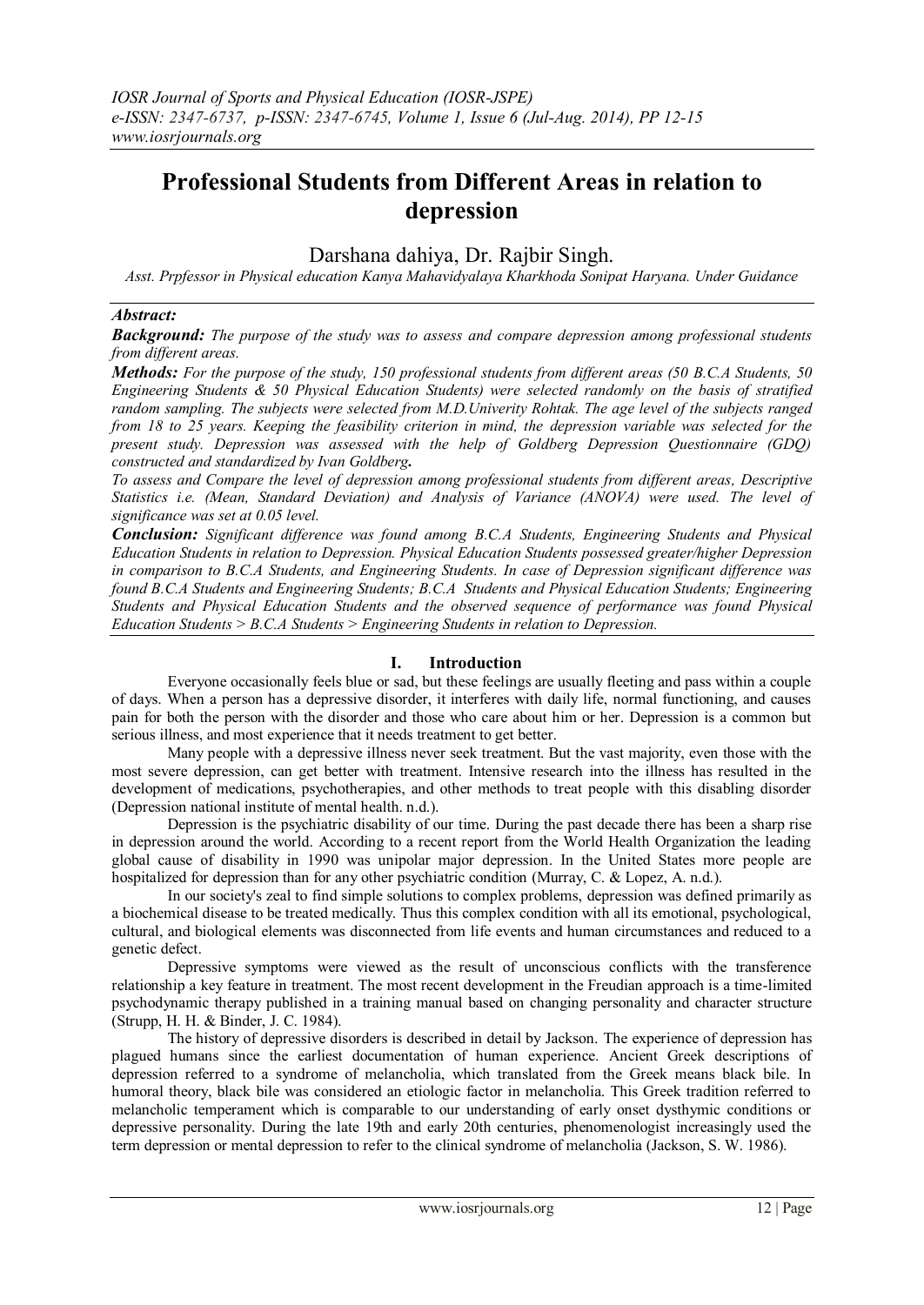## **Objectives of the Study**

- 1. To assess depression among professional students from different areas.
- 2. To compare depression among professional students from different areas.

#### **Hypothesis**

It was hypothesized that there will not be any significant difference among professional students in relation to depression.

### **II. Procedure And Methodology**

**Selection of Subjects** For the purpose of the study, 150 professional students from different areas (50 B.C.A Students, 50 Engineering Students & 50 Physical Education Students) were selected randomly on the basis of stratified random sampling. The subjects were selected from M.D. University Rohtak. The age level of the subjects ranged from 18 to 25 years.

#### **Selection of Variables**

Keeping the feasibility criterion in mind, the depression variable was selected for the present study.

#### **Criterion Measures**

Depression was assessed with the help of Goldberg Depression Questionnaire (GDQ) constructed and standardized by Ivan Goldberg**.**

## **Statistical Analysis**

1. To assess the level of depression among professional students from different areas, Descriptive Statistics i.e. (Mean, Standard Deviation) was used.

2. To compare the depression among professional students from different areas, Analysis of Variance (ANOVA) was used.

3. The level of significance was set at 0.05 level.

## **III. Findings Of The Study**

The findings pertaining to descriptive statistics, one way analysis of variance (ANOVA) as well as post hoc test for the depression variable of one hundred and fifty Professional Students from different areas have been presented in table no. 1 to 3.

| <b>B.C.A. Students</b>    |          | <b>Engineering Students</b> |         | <b>Physical Education Students</b> |          |
|---------------------------|----------|-----------------------------|---------|------------------------------------|----------|
| 15.7400<br>Mean           |          | Mean                        | 12.4400 | Mean                               | 19.2600  |
| Standard Error            | 1.73342  | <b>Standard Error</b>       | 1.40761 | <b>Standard Error</b>              | 1.72161  |
| Median                    | 11.5000  | Median                      | 9.5000  | Median                             | 16.5000  |
| <b>Standard Deviation</b> | 12.25713 | <b>Standard Deviation</b>   | 9.95328 | <b>Standard Deviation</b>          | 12.17359 |
| Sample Variance           | 150.237  | Sample Variance             | 99.068  | Sample Variance                    | 148.196  |
| Kurtosis                  | 4.986    | Kurtosis                    | .860    | Kurtosis                           | .105     |
| <b>Skewness</b>           | 1.923    | <b>Skewness</b>             | 1.066   | Skewness                           | .750     |
| Range                     | 62.00    | Range                       | 43.00   | Range                              | 49.00    |
| Minimum                   | .00      | Minimum                     | .00.    | Minimum                            | 1.00     |
| Maximum                   | 62.00    | Maximum                     | 43.00   | Maximum                            | 50.00    |
| Count                     | 50       | Count                       | 50      | Count                              | 50       |

#### **Table-1Descriptive Statistics of Professional Students from Different Areas in relation to Depression**

It is evident from table - 1 that mean and standard deviation scores of B.C.A. Students, Engineering Students and Physical Education Students in relation to Depression has been found 15.74, 12.44 & 19.26 and 12.25, 9.95 & 12.17 respectively and range of score was 62, 43 & 49 respectively where as standard error was found 1.73, 1.40 & 1.72 respectively.

|  |  |  | Table-2 Analysis of Variance of Professional Students from Different Areas in relation to Depression |  |
|--|--|--|------------------------------------------------------------------------------------------------------|--|
|--|--|--|------------------------------------------------------------------------------------------------------|--|

|        | <b>Source of Variation</b>   | of<br>Sum<br>Squares | Df  | <b>Mean Square</b> | <b>F-Value</b> | Sig. |
|--------|------------------------------|----------------------|-----|--------------------|----------------|------|
|        | Between Groups               | 163.213              |     | 581.607            | 4.389*         | .014 |
|        | Within Groups                | 19477.560            | 147 | 132.500            |                |      |
| $\sim$ | $\cdot$ $\sim$<br>$\sqrt{2}$ |                      |     |                    |                |      |

\* Significant at 0.05 level of significance

 $F\ 0.05\ (2, 147) = 3.06$ 

Table- 2 revealed that there was significant difference among B.C.A. Students, Engineering Students and Physical Education Students in relation to Depression, as obtained F-ratio was 4.38, which was higher than the tabulated value of 3.06, required for F-ratio to be significant at 0.05 level with (2,147) degree of freedom.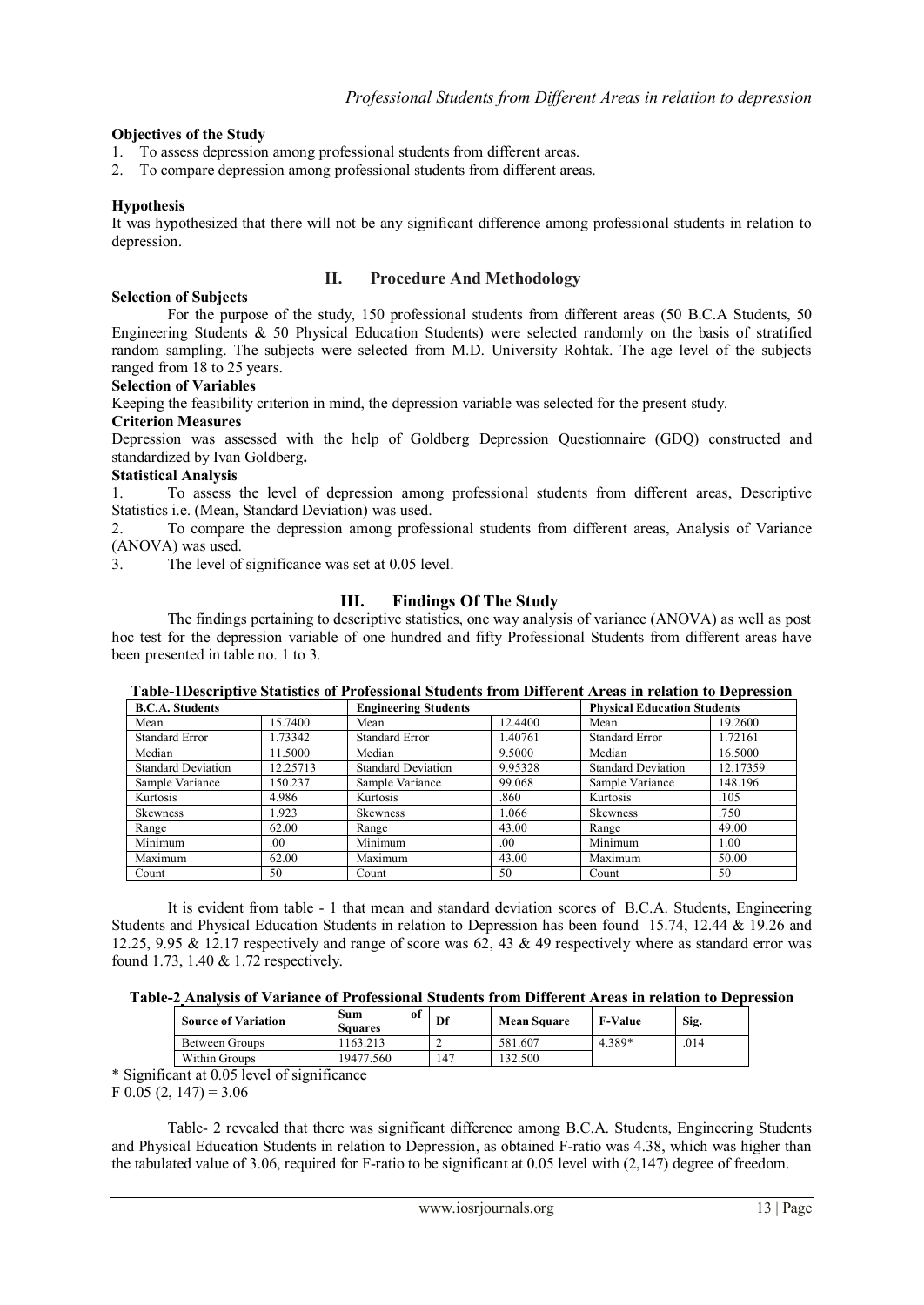Since the one way analysis of variance was found significant in relation to Depression, the least significant difference (LSD) test was applied to find out the differences of the paired means among B.C.A. Students, Engineering Students and Physical Education Students.

**Table-3 Least Significant Difference (LSD) post hoc test for the paired means among B.C.A. Students, Engineering Students and Physical Education Students in relation to Depression**

| Means                  |                                |                                              |      |                        | <b>Critical</b>   |
|------------------------|--------------------------------|----------------------------------------------|------|------------------------|-------------------|
| <b>B.C.A. Students</b> | Engineering<br><b>Students</b> | <b>Physical Education</b><br><b>Students</b> | Sig. | <b>Mean Difference</b> | <b>Difference</b> |
| 15.7400                | 12.4400                        |                                              | 154  | 3.30000*               |                   |
| 15.7400                |                                | 19.2600                                      | 128  | 3.52000*               | 0.860             |
|                        | 12.4400                        | 19.2600                                      | .004 | 6.82000                |                   |

\* Significant at 0.05 level of significance

It is evident from table- 3 that paired mean differences among B.C.A Students, Engineering Students and Physical Education Students in relation to Depression was found significant between B.C.A. Students and Engineering Students; B.C.A. Students and Physical Education Students; Engineering Students and Physical Education Students.

The graphical representation of means among B.C.A. Students, Engineering Students and Physical Education Students in relation to Depression has been presented in figure No.3.

#### **Figure 1 Graphical representation of the Comparison of Means of Professional Students from Different Areas in relation to Depression**



# **IV. Discussion and Finding**

The findings of the study revealed that the significant difference was found among B.C.A. Students, Engineering Students and Physical Education Students in relation to Depression whereas Physical Education Students possessed greater/higher Depression in comparison to B.C.A. Students, and Engineering Students. The findings may be attributed to the fact that the Depression generally refers to the mental state of excessive sadness characterized by persistently low mood, loss pleasure and interest. Probably the higher score of Depression could be attributed to the Sportsmen which were chosen for the study has already achieved their highest level of achievement. They are worried about their carrier prospectus probably uncertainty in choosing a carrier might have inculcated the feeling of failure moreover they might have the feeling that Sports participation has not contributed to their carrier therefore they have score higher in Depression whereas B.C.A. and Engineering Students (Non-Sports Persons) have clear path or carrier option with regard to their profession. Hence may feel more secure professionally.

Further, In case of Depression significant difference was found between B.C.A. Students and Engineering Students; B.C.A. Students and Physical Education Students; Engineering Students and Physical Education Students and the observed sequence of performance was found Physical Education Students > B.C.A. Students > Engineering Students in relation to Depression. The reason for this may be that Physical Education Students are anxious about their future career prospects and grades during course which leads to tendency of Depression in them in comparison to B.C.A. Students and Engineering Students.

#### **Discussion of Hypothesis**

The hypothesis, that there will not be any significant difference among professional students in relation to Depression is rejected since significant difference was found among professional students in relation to Depression.